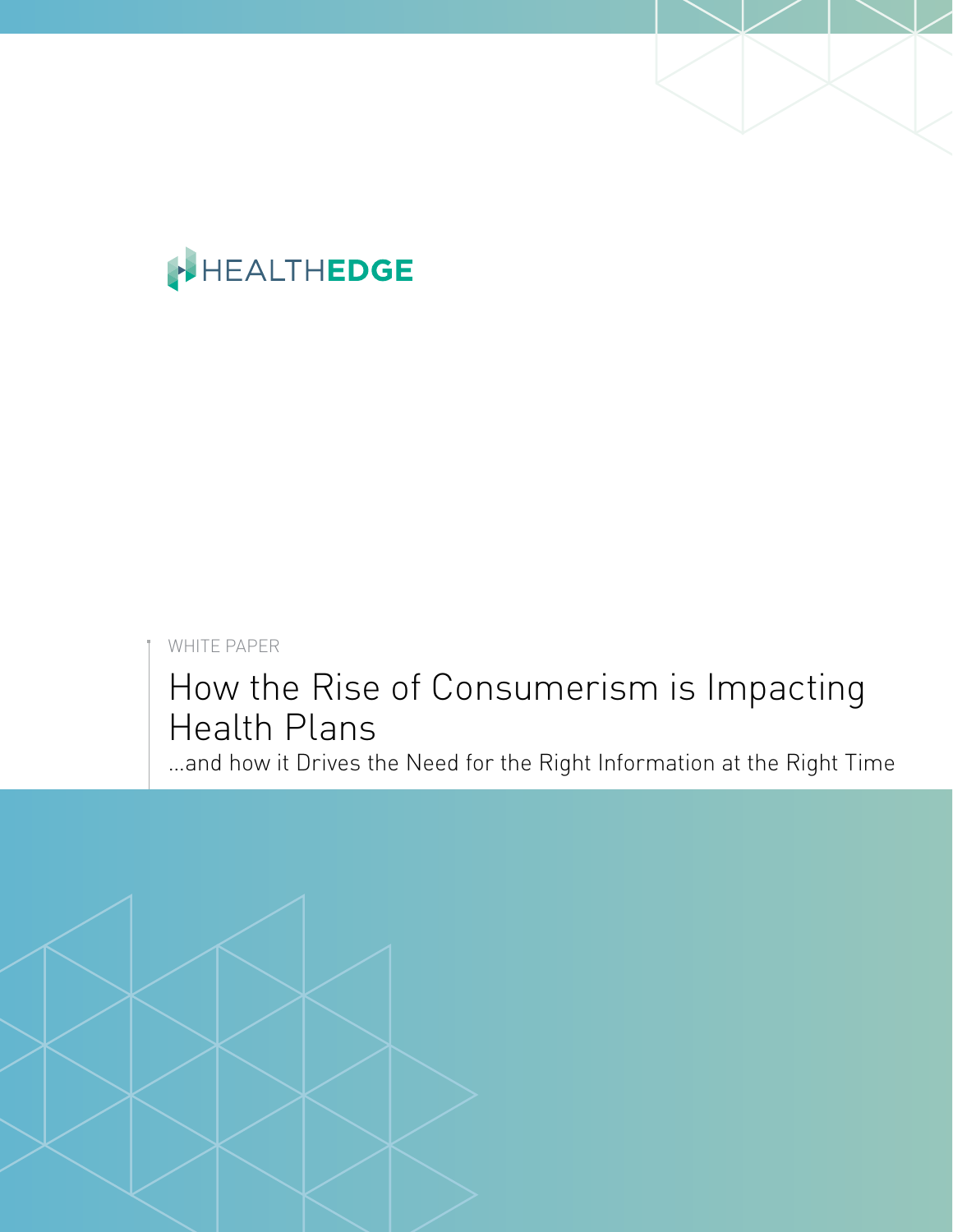The healthcare sector is one of the final frontiers when it comes to consumerism. The results of numerous surveys rating consumer satisfaction across many industries demonstrate that other industries have mastered how to analyze and personalize consumer needs and deliver what consumers want, when they want it. Unfortunately, health plans are behind. Now, health plans need to shift their focus on member experience to embrace consumers, as well as employers and large intermediary health groups and organizations. This shift requires health plans to reinvent themselves and rethink their core objectives and technologies.

In this white paper, you will discover how healthcare consumerism is impacting your business and how your organization must change to address this important requirement to create and maintain a competitive edge.

#### Healthcare Consumerism Defined

Traditionally, health plans viewed themselves as fiduciary entities. They took in money, hired actuaries to calculate odds, negotiated contracts with providers, set fee schedules, and then waited to see if they made a profit. This system drove the fee-for-service payment scenario and a one-size-fits-all mentality when it came to servicing members.

Today, everything is changing. The industry is now transitioning to paying providers based on value, not straight services. Payers are seen as equal partners in the health care ecosystem. The move to Value-Based Reimbursement (VBR) will "impact how patients are cared for and how physicians and hospitals are paid… Those paying the bills — employers, government, health plans, and increasingly, individuals — are looking for better value and better outcomes."1

VBR and rising deductibles and premiums are driving healthcare consumers to take

more control over their health choices and they want to do so at their convenience. In the past, healthcare consumers were largely passive and relied on both providers and health plans to provide them with the best care and services. But with consumers

#### *Healthcare Consumerism*

"Transforming an employer's health benefit power — and decision making — in the hands of participants."

paying substantially more for healthcare and expecting delightful experiences as they interact with service providers, consumers are now more engaged and ready to make decisions like never before.

#### Who Cares What Healthcare Consumers Want?

If you are a health plan executive, you must care what healthcare consumers want. In addition to VBR and rising consumer costs,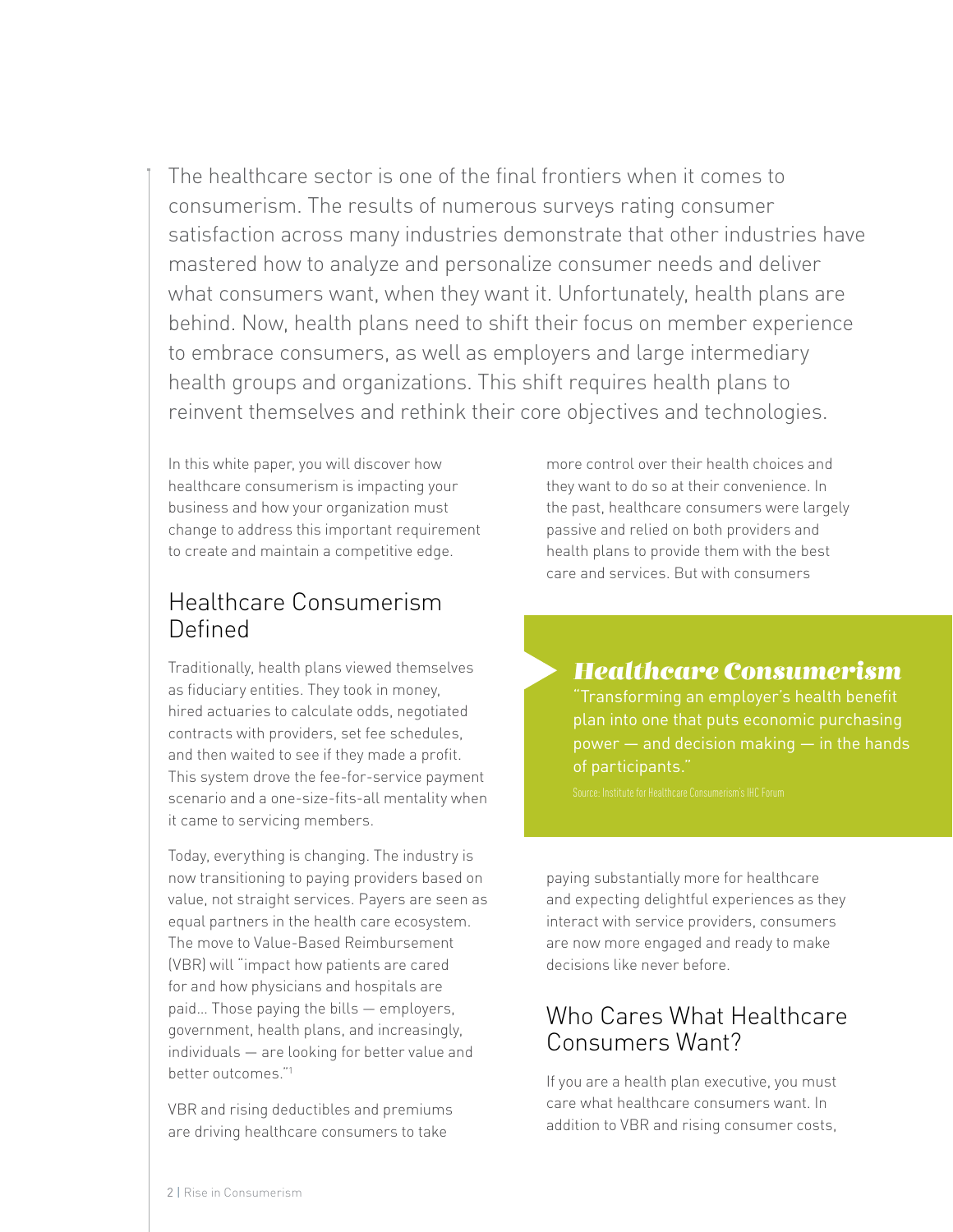Millennials — those born between 1982 and 2000 — are driving even more change in the industry. According to the U.S. Census Bureau estimates released for 2015, Millennials numbered 83.1 million and are now a larger population than the 75.4 million baby boomers.



Millennials' preferences for online buying are leading a trend that is driving brick-and-mortar retail outlets and shopping malls out of business. Millennials' preferences are already impacting health plans as well.

Millennials are the "digital generation." Their preference for online buying is driving many brick-and-mortar retail outlets and shopping malls out of business. Obviously, Millennial's preferences will impact your health plan as well. Millennials make decisions differently than baby boomers or previous generations; placing more value on "the experience" and making buy decisions based on price and service. Once Millennials grow their buying power as they age, they will pay for more healthcare services out of pocket than previous living generations and the implications of their buying decisions will be greater than today.

In a recent survey conducted by HealthEdge, in partnership with San Francisco-based market research firm Survata:

- > 45 percent of Millennials and 37 percent of the general population (all age groups) surveyed "desire incentives for healthy behaviors directly from their health plan."
- > Millennials rank their health insurers very low in their "ability to communicate via social

media and mobile apps," signifying they want more options through those channels.

> More so than the other age groups surveyed, 35 percent of Millennials assign the blame for the high cost of care to health insurers.

A recent article published by Windham Professionals entitled "Millennials and Healthcare: 5 Trends You Can't Afford to Ignore, states, "Millennial healthcare preferences focus on service and payment models that incentivize and reward quality care and experiences. Because Millennials are digital natives, appeasing them largely means having healthcare management at their fingertips. They crave mobile-friendly online health portals to view medical records and to schedule appointments. They want to chat with customer support instead of calling, and they want timely reminder texts and personalized health offers."

Health insurers should carefully consider these statistics. Now that Millennials are the largest demographic age group, their health insurance buying power will continue to grow as they age and dominate the industry with their preferences.

But Millennials are not necessarily the major drivers of change in all areas. For example, according to the same HealthEdge survey, 49 percent of the general population, including all age groups, indicate that "tools or information to help me understand my benefits" is the top service that would most improve their current level of satisfaction with their health plan. Health plans should not ignore this statistic either.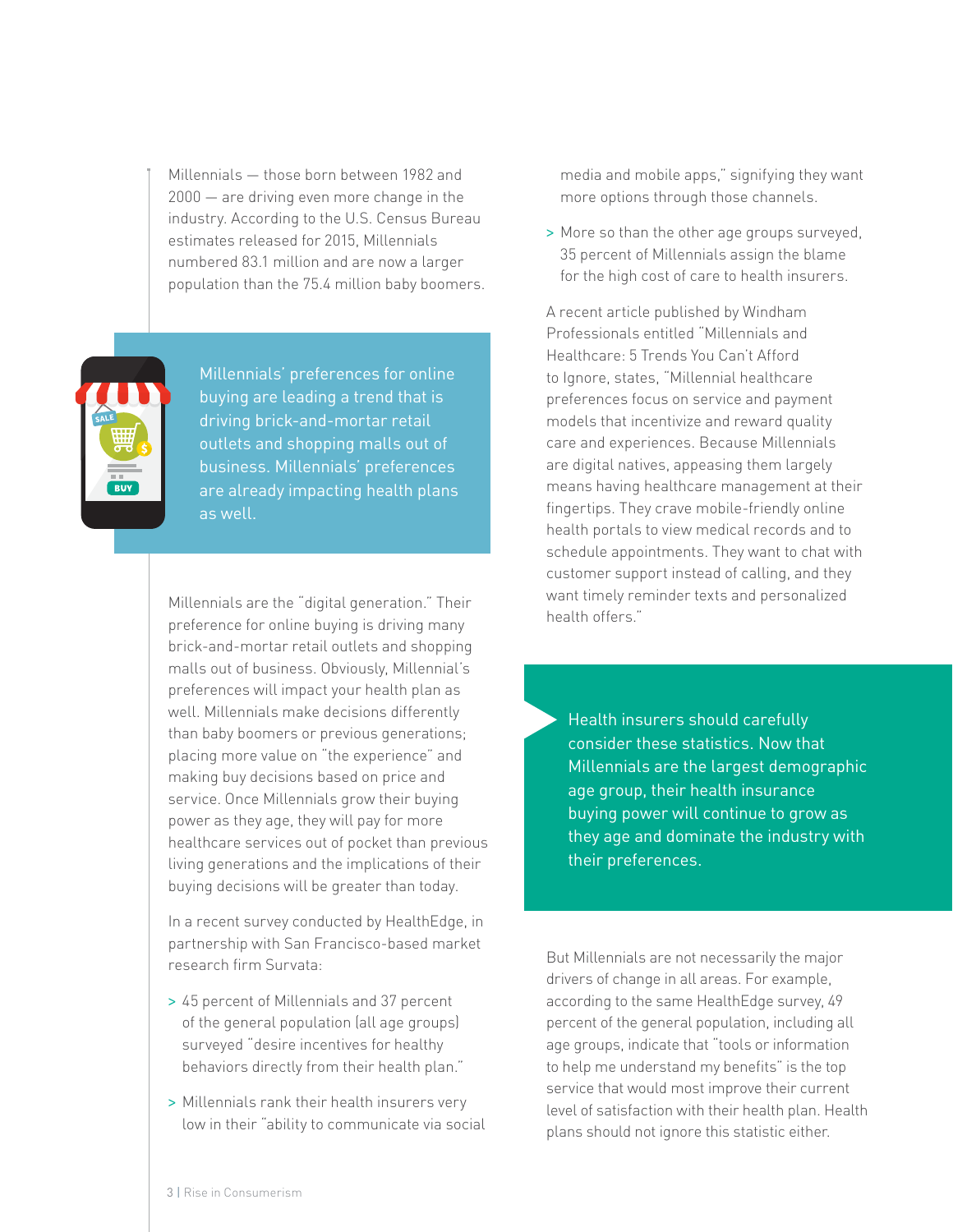#### Healthcare Consumerism: The Final Frontier

Consumers have been purchasing products and services online for years. You can book a trip on your phone, check your bank balance, buy a movie ticket, purchase clothing and many other products and services. All consumers — Millennial or otherwise — have expectations that health plans will provide the same level of service as they can experience in other industries.

Health insurance is the last remaining industry where quality, complete, online service is not yet possible.

Even with life insurance, it is possible for a consumer to pay a lower premium for exercising. However, it is still rare for health plans to offer incentives for exercising, discounts on gym memberships, discounts for healthy behaviors such as having a lower BMI or being a non-smoker. While even employers provide incentives for healthy behaviors, health plans are behind.

While this deluge of change is happening around them, some health plans will continue to embrace a "one-size-fits-all" mentality, continuing to view the healthcare consumer as a member rather than a paying customer. These health plans see no need to update their technologies to accommodate the shifts in the marketplace. In fact, some health plans are still running on decades old, outdated systems.

Unfortunately, these health plans will find themselves unable to keep up over the long term as they square off with more technologically evolved competitors and new "entrepreneurs, retail organizations, and communications and technology companies that see opportunity in the large and growing health care market."1 These payers are in a

danger zone because any plan not fully enabled to communicate with their customers will get tossed aside.

However, most health plans recognize that the time for change is now! In a different survey conducted by HealthEdge in association with Survata, of more than 100 health plan executives cited that "member satisfaction" was the most important organizational priority for 2018. The healthcare consumer is taking the "driver's seat," and this is compelling healthcare insurance executives to rethink their core objectives and strategies. As best stated in a recent Deloitte article entitled Growth of Consumerism in Health Care — Rethinking Patient Engagement Strategies, "Health plans will likely find that they should redefine their value propositions — and create new sources of value and new partnerships—to help steer members to high-value, cost efficient care outlets with new products, networks, plan designs, and digital health offerings."

Historically, health plans marketed to employers, groups, and large intermediaries but with consumerism here to stay, these plans need to adopt a different approach and market directly to consumers — the buying customer who wants more engagement, more information, more options, and the best coverage at the best price!

#### The Right Information at the Right Time

Traditional core administration systems were built to meet the market demands to support communications with Generation X and The Baby Boomers via print and phone. And, as these generations are now changing their "modus operandi," and embracing digital, Millennials are creating change even faster as instinctive digital users.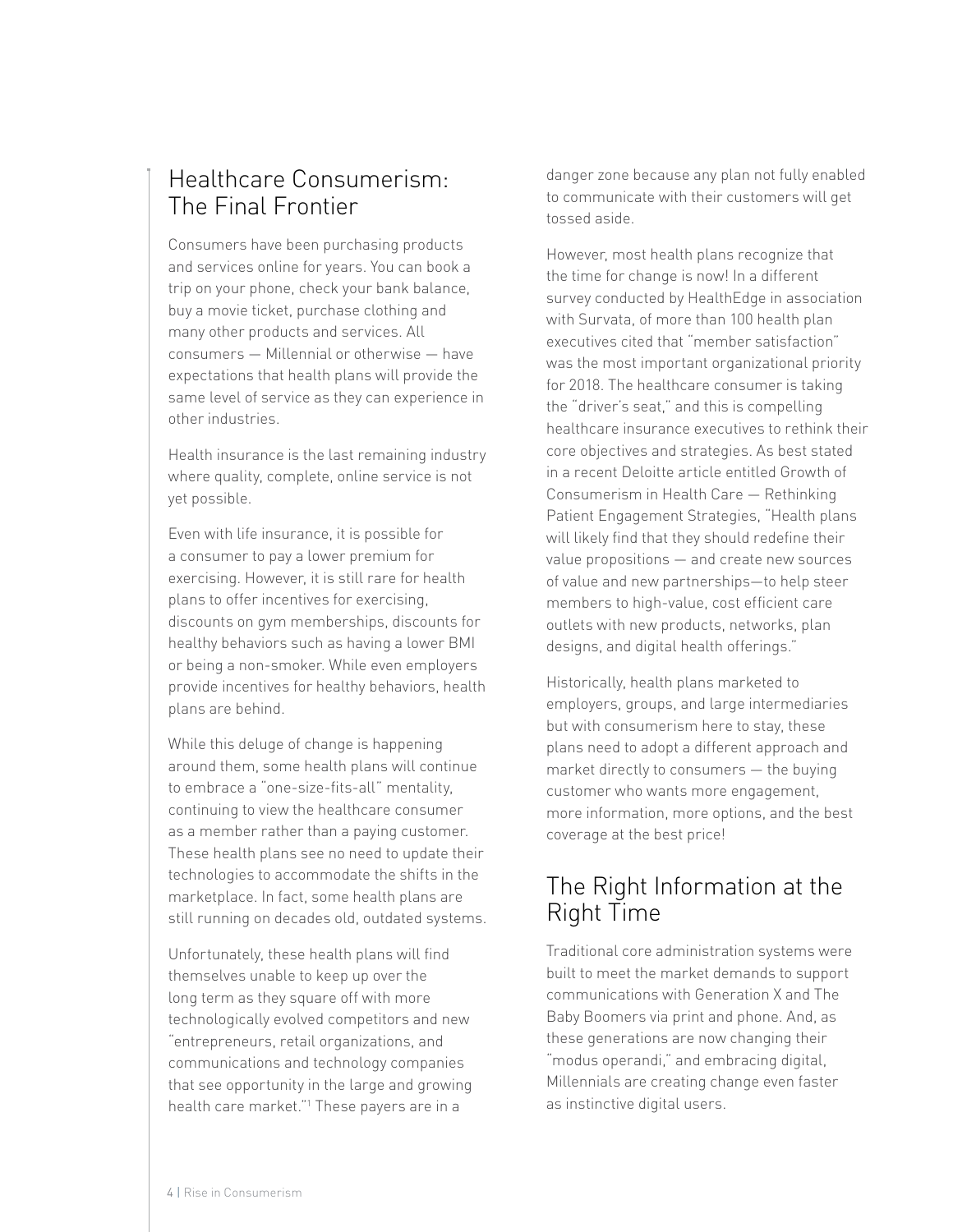Your organization must incorporate significant internal changes to execute on a customercentric business strategy and unfortunately, these changes cannot be supported by a legacy system that was built in a time when interactions with members were predictable and slow paced. In those days, agility was not a key business requirement. But today, successful health plans must be agile enough to quickly meet market demands and interact with the healthcare consumer with speed and accuracy.

To meet these demands, you need a nextgeneration core administration system that allows your health plan to engage each customer with the right information at the right time and do so using any channel: print, phone, and digital.

According to a recent McKinsey article, "companies that can learn to understand, guide, and engage healthcare consumers, while inspiring their loyalty, have a significant opportunity to change the healthcare landscape… Greater consumer engagement could help them improve customer acquisition and retention, strengthen brand premium, lower administrative costs, and develop competitive advantages."

So, what do we mean by the right information at the right time? Already, some innovative health plans are delivering on improved ways to service customers.

For example, it is not unusual for a customer to call a health plan about a deductible balance and get different information from different sources. Innovative health plans are working on this problem so that all consumers get consistent information in real-time about their plan and benefits regardless of the source. Those same health plans are working on allowing customers to use mobile apps to routinely obtain plan information as well.

Other innovative health plans are working to provide consumers with easy-to-understand information on health plans benefits and prices online before they buy. According to McKinsey's 2017 Consumer Health Insight Survey, 68 percent of respondents preferred to use a digital solution to shop for a health plan

**FIGURE 1** About 70% of consumers prefer digital healthcare solutions Respondents who prefer digital solutions to phone/in-person



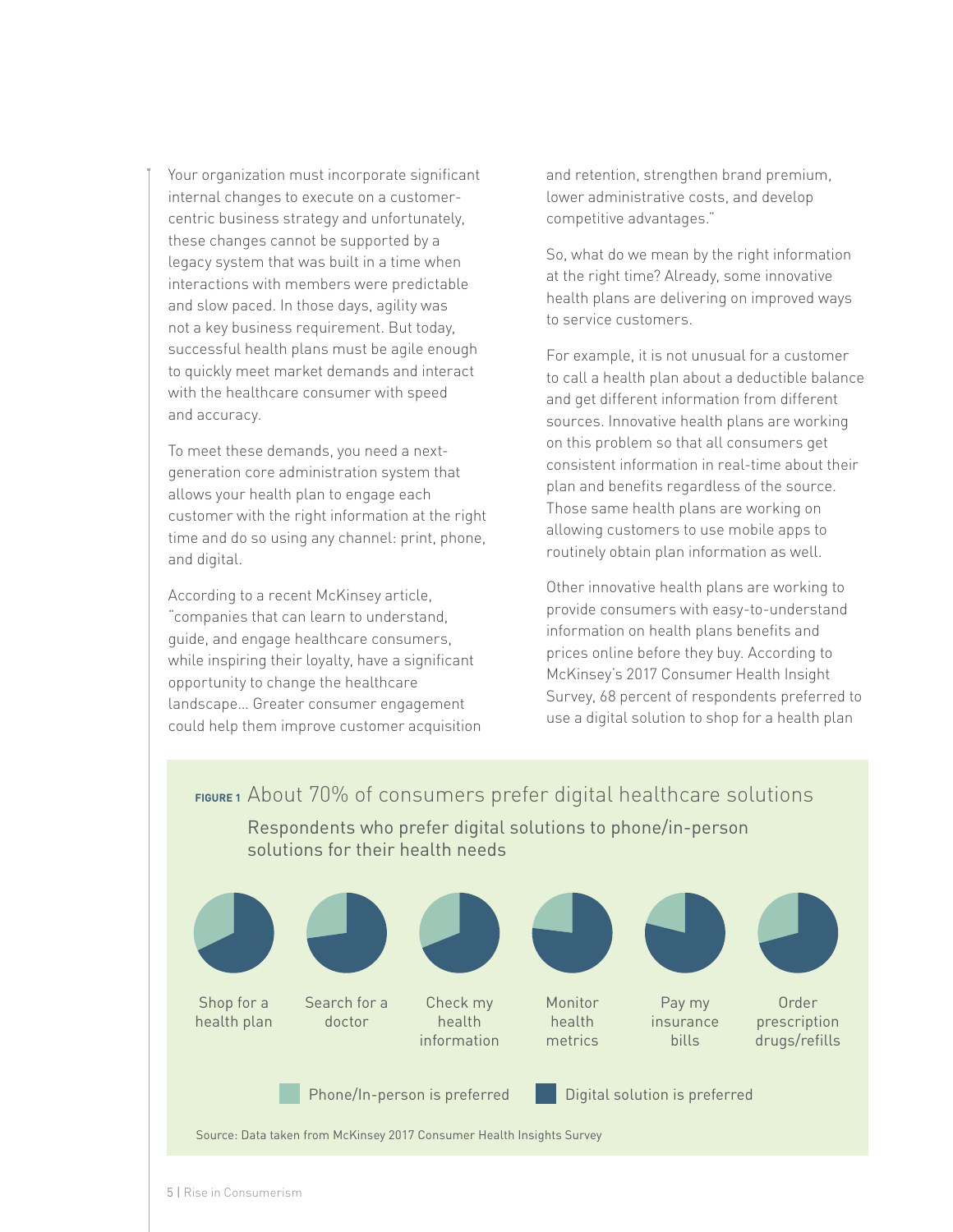(see Figure 1). What is most interesting is that in McKinsey's 2016 Consumer Health Insights (CHI) survey, more than half of respondents, "who said they researched the price of care ahead of time, reported that they needed to check more than one source (e.g., by visiting a payor's website or calling a payor or provider)." To meet the demand of online consumers, health plans are developing portals and mobile apps to make it easier to shop for a plan and compare benefits and prices using a single source of truth.

Other health plans use the right information at the right time to analyze consumer behavior and drive personalized messages about health metrics, medications, treatment options, and incentives to each consumer based on their preferences — snail mail, email, or via mobile app. According to the same 2016 McKinsey article, "To effectively guide consumers, payors and providers should be prepared to heighten consumer awareness by giving them the right information at the right time at each stop along the consumer-decision journey. However, guiding consumers is more than simply making high-quality information available; thus, the second step in guidance is to ensure that consumers can easily connect with the information they need."

If we inspect Figure 1 further, we see that approximately 70 percent plus of respondents from McKinsey's 2017 study prefer to use a digital solution for all the cited journey activities.

### How HealthRules Supports Healthcare Consumerism

HealthRules® provides your customers with the information they need in a digestible and consumable digital format so that you can deliver fast, accurate service. When you make a change to a benefit plan in HealthRules, you only make the change once and that change

then flows through the entire system, allowing all internal stakeholders to utilize the updated information in real-time. Regardless of who speaks to a customer, all stakeholders can respond consistently, accurately, and quickly because they are all viewing the single source of truth. You can also make that same change visible to consumers directly via an online portal or mobile app.

HealthRules can accomplish this because the solution models your business. So, if the business dictates that your plan must include incentives for healthy behaviors, such as following dietary guidelines, taking prescribed medications, adding wearables, etc., those incentives are included in the plan configuration and can be monitored and tracked and presented back to the consumer.

#### Conclusion

According to a March 2018 policy brief from healthcare researchers at Rice University's Baker Institute for Public Policy, "rising costs and changing attitudes about convenience and the ability to personalize life choices are driving a trend toward greater consumer purchasing power and individual responsibility in health care services." However, the brief goes on to say that "the industry needs some fixes to drive patient empowerment and assist patients who face growing financial responsibility… Healthcare payers are meeting patient expectations by putting beneficiaries in the financial drivers' seat, giving patients more control over their healthcare choices while also increasing the financial burden."

The good news is that your organization still has time to react to the healthcare consumerism wave by ensuring that you can provide the right information at the right time over each consumer's journey. To learn more about how HealthEdge can help, visit healthedge.com.